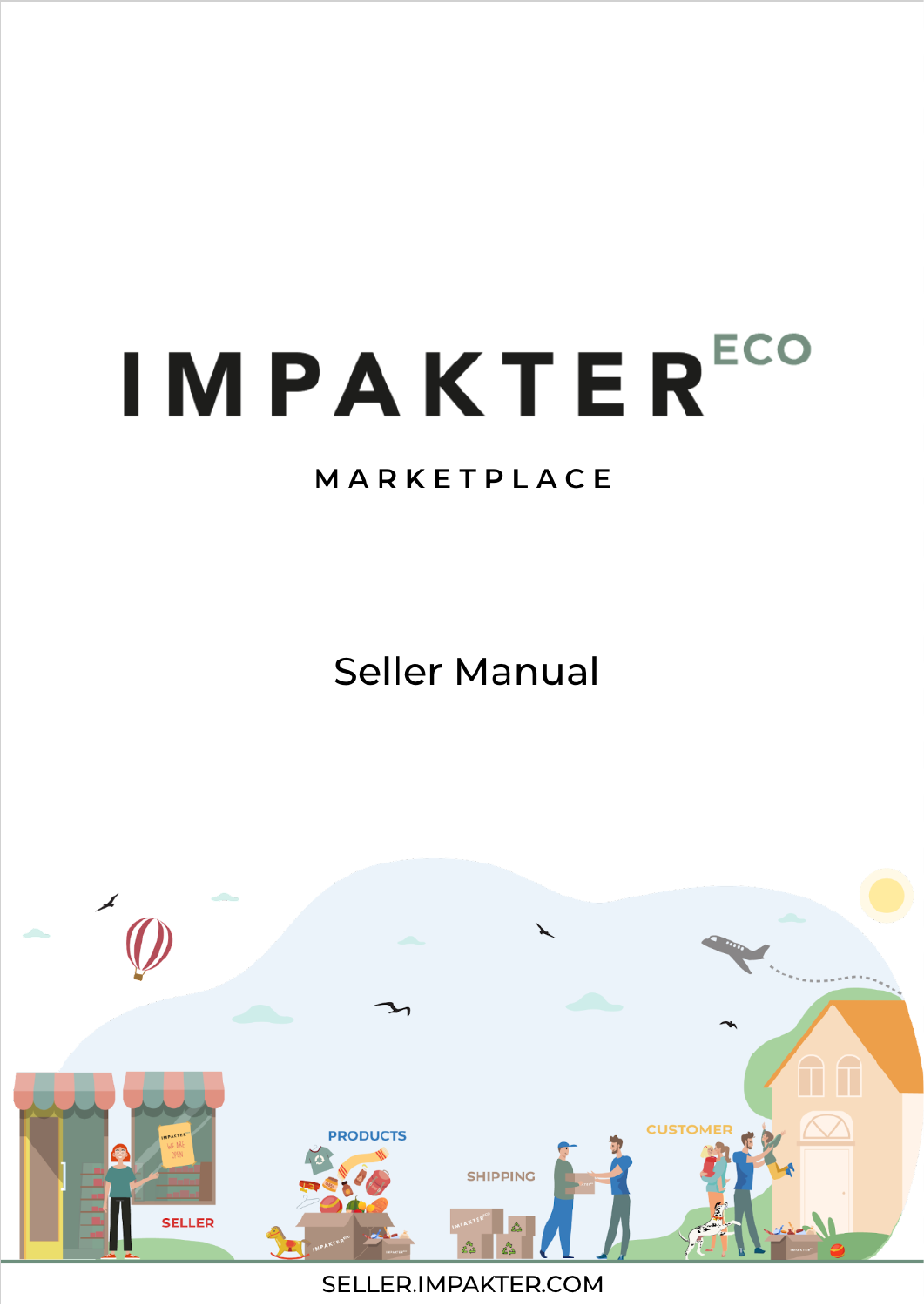# **Table of content**

| About impakter            |  |  |  |
|---------------------------|--|--|--|
| Why ImpakterEco           |  |  |  |
| Your shop on Impakter ECO |  |  |  |
|                           |  |  |  |
|                           |  |  |  |
|                           |  |  |  |
|                           |  |  |  |
|                           |  |  |  |
|                           |  |  |  |
|                           |  |  |  |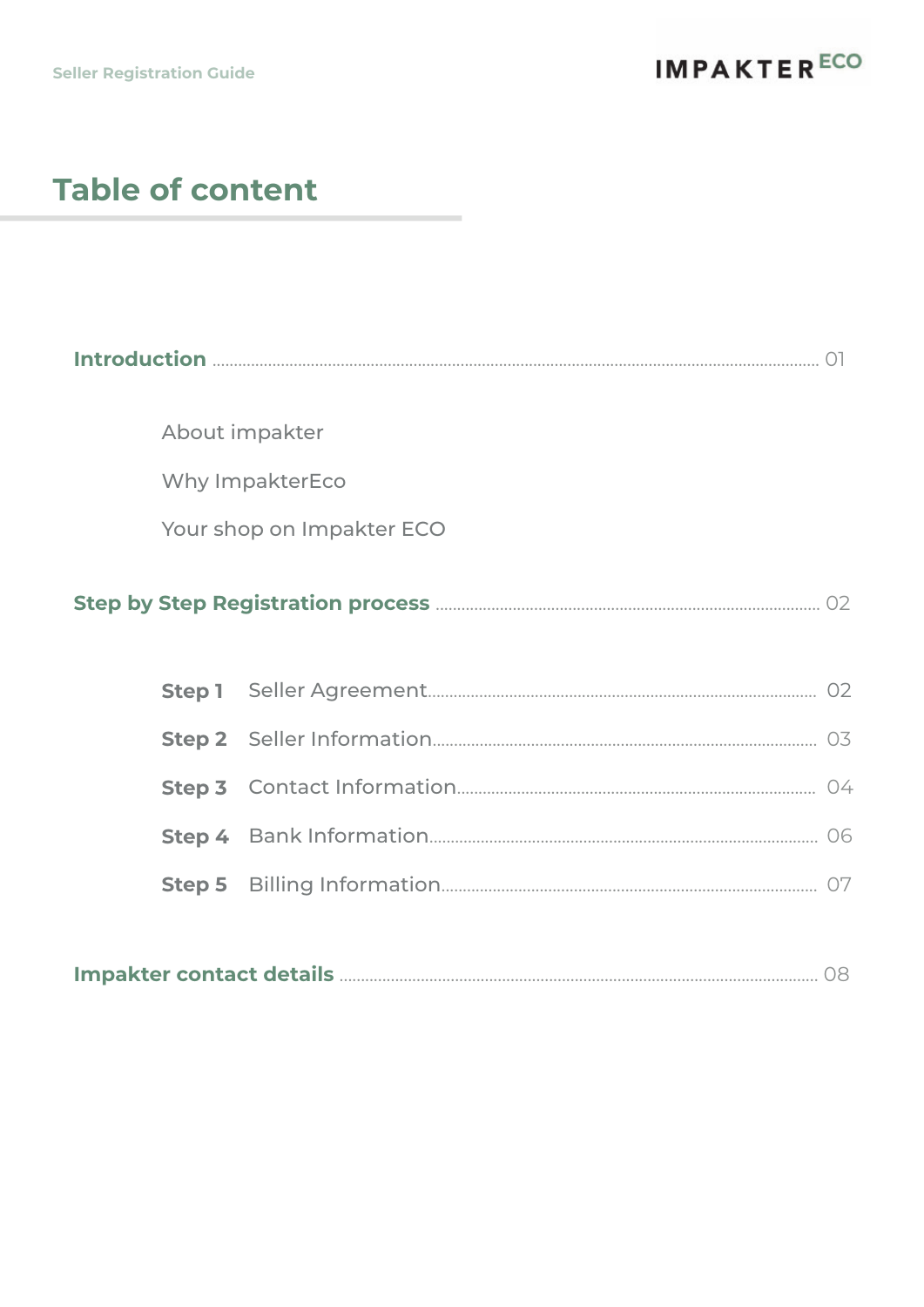## **IMPAKTERECO**

## **Introduction**

#### **About Impakter**

Starting first as a magazine in 2014 with the ambition to bring generations together, Impakter grew rapidly thanks to the support of its faithful readers, contributors and writers from key senior members of the United Nations organizations, Institutes (WRI, Earth, IISD and more), NGO (WWF, MSF, etc), and award winners (Nobel, Pulitzer, Times100).

In 2019, Impakter became a forward-thinking platform offering high-quality articles and interviews to its readers (over 3 million per month and xxxx returning visitors)

#### **Why ImpakterEco: A Marketplace of Eco-products**

Today, Impakter's next goal is even more ambitious: ImpakterEco. An e-commerce platform, a marketplace of eco-products that enables consumers to live a sustainable lifestyle and take action every day. Instead of being part of the problem, our customers will become part of the solution.

In a world like ours, living in a fast-paced environment, we feel that we have to make compromises and choose one thing over the other to satisfy either our consumption needs or moral values.

We want products to be sustainable, eco-friendly, respecting human rights and cruelty-free.

It can be tedious and time-consuming to go through more than 40 websites to do our weekly shopping and stay aligned with our convictions. It can be difficult to strike every Friday or participate in protest marches every weekend. Now you can take action every single day, even from your couch.

Impakter offers you a one-stop solution, responding to all your needs within the same platform, to save both your time and our Planet.

Registering with us as a seller will give you the opportunity to precisely target a much larger number of customers, all sharing your beliefs and values. You can set up your shop on our platform for a small fee. Your shop will be a privileged place to establish a useful dialogue with your customers and obtain essential feedback from them.

Our e-commerce platform, ImpakterEco, is designed to help all eco-conscious consumers live the life of tomorrow.

#### **Your Shop on ImpakterEco**

Your shop on the ImpakterEco marketplace would carry all the necessary information for a quick sale: product photos, product description, product price per unit, shipment (cost and expected time delivery, depending on location).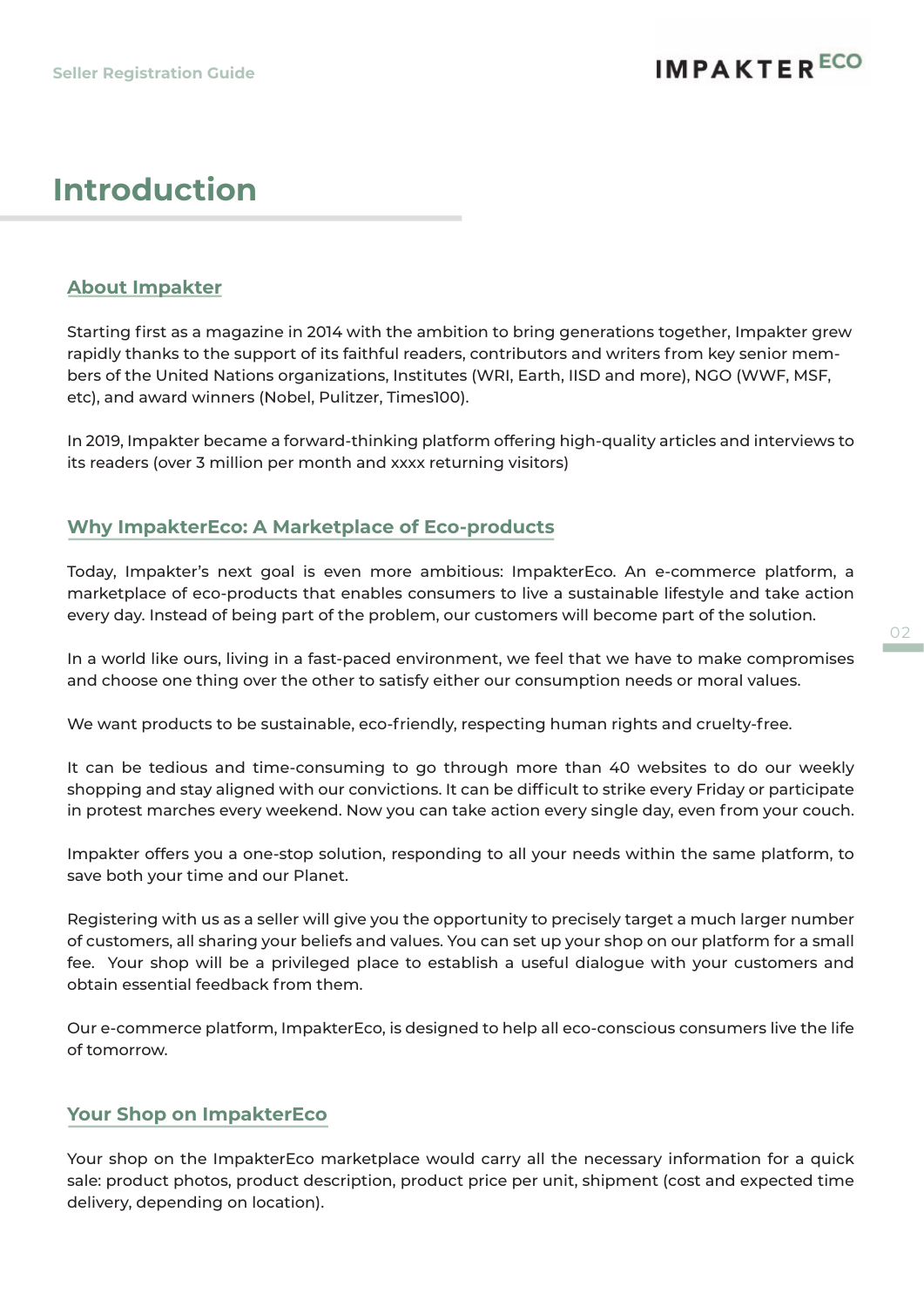# **Step by Step Registration Process**

### **Step1: Seller Agreement**

Please read the Impakter General Agreement, check the box and proceed further.

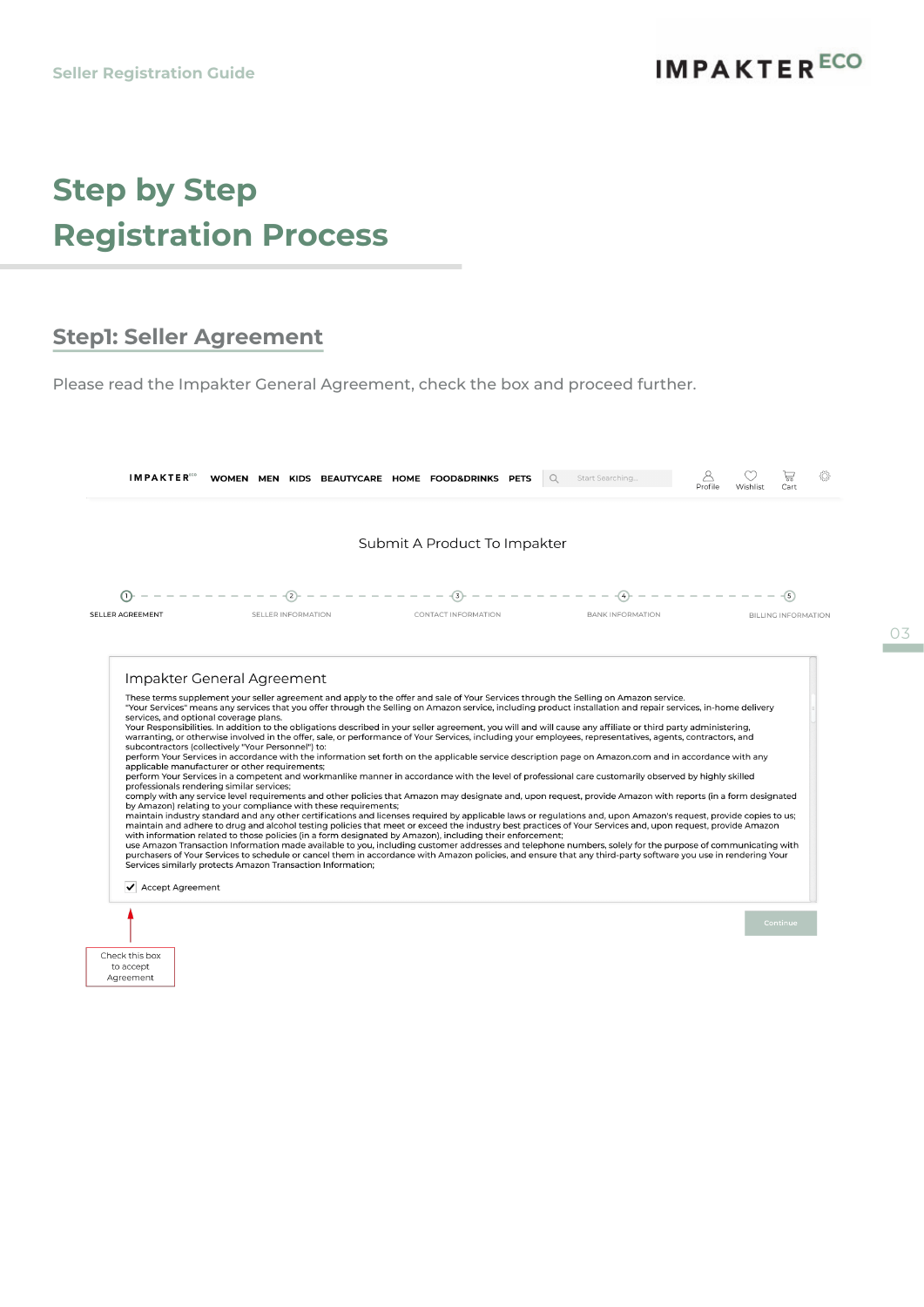04

## **Step2: Seller Information**

Please upload your comapny logo, insert your company name and description for customers.

| <b>IMPAKTER</b>  | WOMEN MEN                       | KIDS BEAUTYCARE HOME FOOD&DRINKS PETS                                                                                                                                                  | Start Searching<br>Q         | 능<br>Cart<br>Wishlist                          |
|------------------|---------------------------------|----------------------------------------------------------------------------------------------------------------------------------------------------------------------------------------|------------------------------|------------------------------------------------|
|                  |                                 | Submit A Product To Impakter                                                                                                                                                           |                              |                                                |
| SELLER AGREEMENT | ٢2<br><b>SELLER INFORMATION</b> | CONTACT INFORMATION                                                                                                                                                                    | 4<br><b>BANK INFORMATION</b> | $\left(5\right)$<br><b>BILLING INFORMATION</b> |
|                  |                                 | Seller information                                                                                                                                                                     |                              |                                                |
|                  |                                 | Company Logo<br><b>IMPAKTERECO</b>                                                                                                                                                     |                              | Add your Company<br>Logo here                  |
|                  | Company Name*<br>Impakter Store |                                                                                                                                                                                        |                              | Add your Company                               |
|                  | Company Description *           | This year our evolution is continuing as we will soon deliver to                                                                                                                       |                              | Name here                                      |
|                  |                                 | you a platform dedicated to impact full startup and sustainable<br>consumer goods. Between desktop, tablet and apps, you will be<br>always be able to seek the latest impact full act. |                              | Add your Company<br>Description here           |
|                  |                                 |                                                                                                                                                                                        |                              |                                                |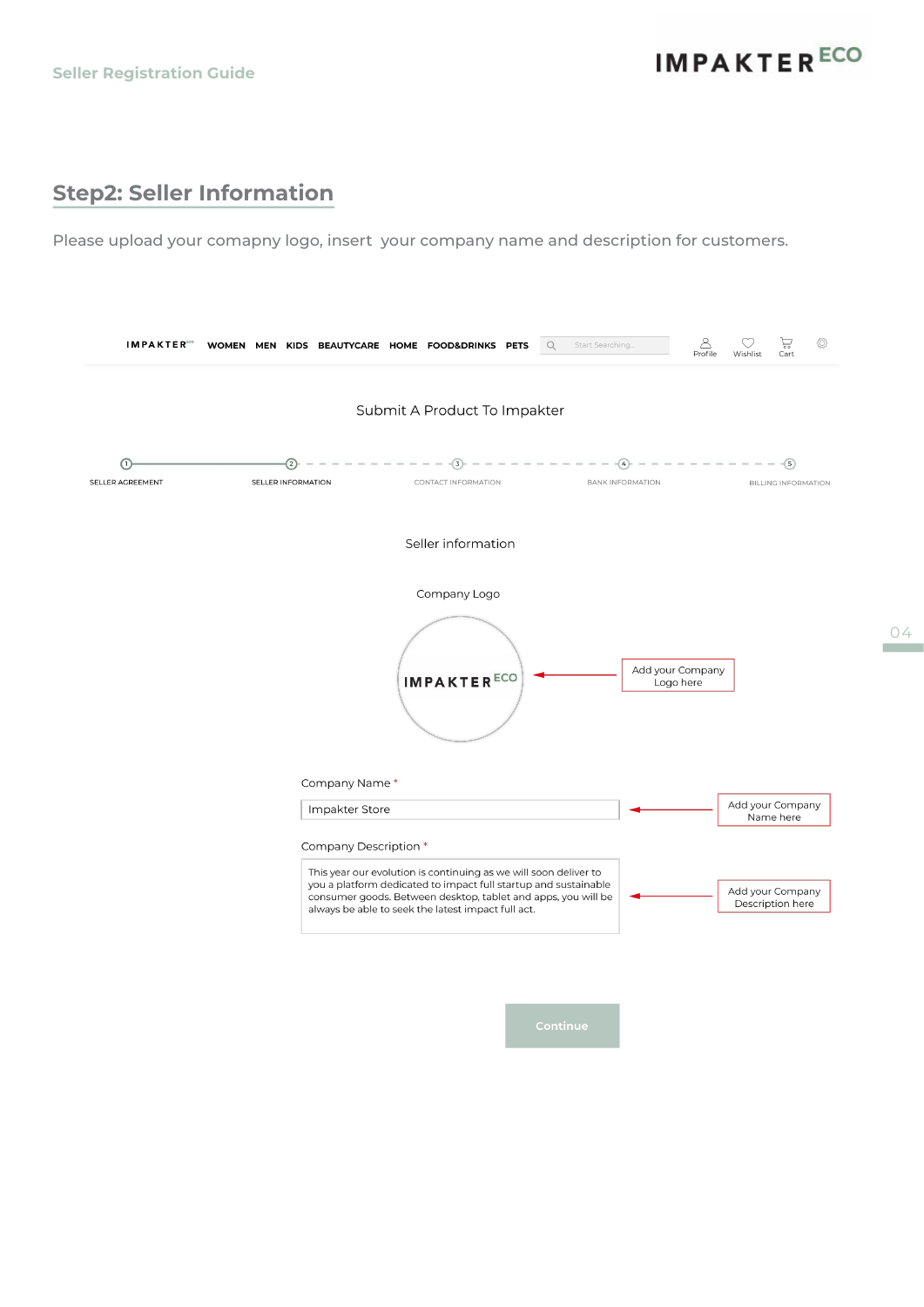**IMPAKTER<sup>ECO</sup>** 

## **Step3: Contact Information**

Please insert your contact details and website as shown below.

| <b>IMPAKTER</b>  | ♦<br>Ρ<br>ë<br>WOMEN MEN KIDS BEAUTYCARE HOME FOOD&DRINKS PETS<br>$\alpha$<br>Start Searching<br>Profile<br>Wishlist<br>Cart                                           |
|------------------|------------------------------------------------------------------------------------------------------------------------------------------------------------------------|
|                  | Submit A Product To Impakter                                                                                                                                           |
| SELLER AGREEMENT | $-\circled{s}$<br>$\sqrt{3}$<br>$\overline{2}$<br>$\overline{4}$<br>SELLER INFORMATION<br>CONTACT INFORMATION<br><b>BANK INFORMATION</b><br><b>BILLING INFORMATION</b> |
|                  | Contact information                                                                                                                                                    |
|                  | Phone Number*<br>Add your                                                                                                                                              |
|                  | Phone Number<br>999-333-4444<br>here                                                                                                                                   |
|                  | Website*<br>Add your<br>www.impakter.com<br>Website<br>here                                                                                                            |
|                  |                                                                                                                                                                        |
|                  | Continue<br><b>Back</b>                                                                                                                                                |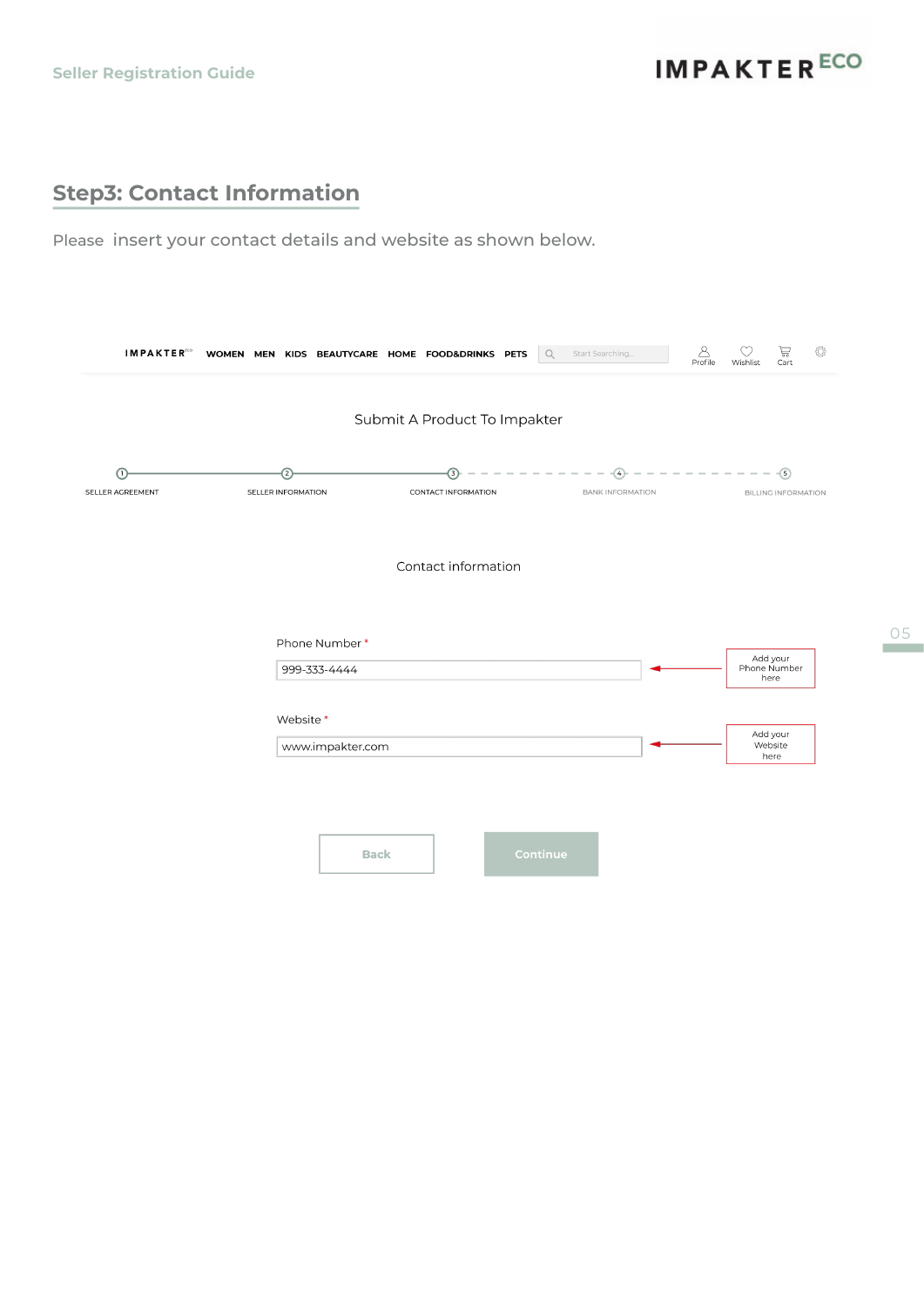**IMPAKTER<sup>ECO</sup>** 

## **Step4: Bank Information**

Please insert your paypal for money transfers.

| <b>IMPAKTER</b>  | WOMEN MEN KIDS BEAUTYCARE HOME FOOD&DRINKS PETS |                                         | Start Searching<br>$\mathsf Q$              | 8<br>۞<br>믛<br>Profile<br>Wishlist<br>Cart   |
|------------------|-------------------------------------------------|-----------------------------------------|---------------------------------------------|----------------------------------------------|
|                  |                                                 | Submit A Product To Impakter            |                                             |                                              |
| SELLER AGREEMENT | $\left( 2\right)$<br>SELLER INFORMATION         | $\left(3\right)$<br>CONTACT INFORMATION | $\left(4\right)$<br><b>BANK INFORMATION</b> | $-\circled{s}$<br><b>BILLING INFORMATION</b> |
|                  |                                                 | <b>Bank information</b>                 |                                             |                                              |
|                  | Payment Info                                    |                                         | Billing info                                |                                              |
|                  | Paypal Email *<br>adam.smith@impakter.com       |                                         |                                             | Add your<br>Paypal Email<br>here             |
|                  | <b>Back</b>                                     |                                         | Continue                                    |                                              |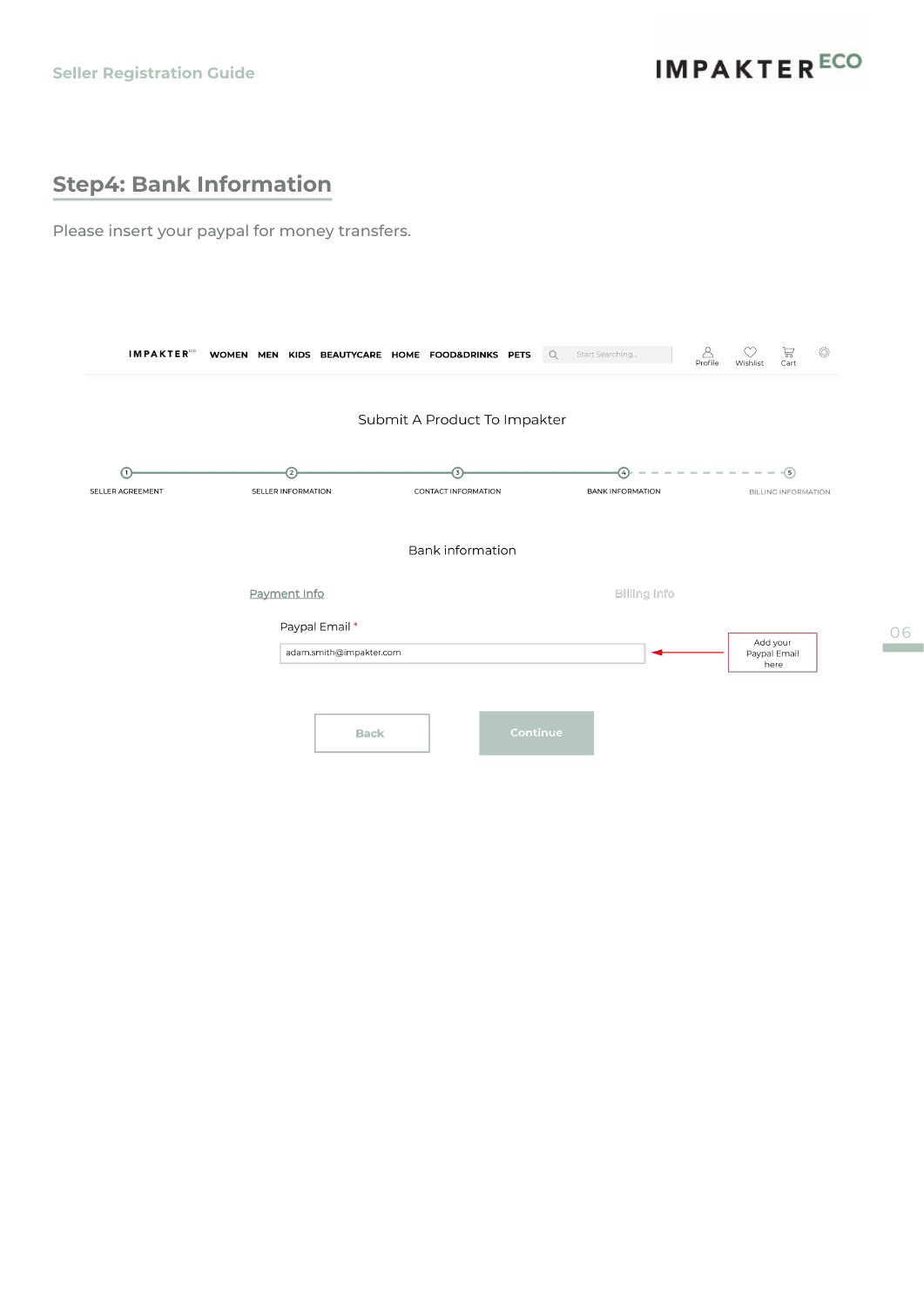**IMPAKTER<sup>ECO</sup>** 

07

## **Step5: Billing Information**

Please insert your billing details, create **8** characters password and check on the terms and agreement to finish the registration process.

|                  |                    | Submit A Product To Impakter                                                                         |                                     |                            |
|------------------|--------------------|------------------------------------------------------------------------------------------------------|-------------------------------------|----------------------------|
| ſ۱               | $^{(2)}$           | 3                                                                                                    | $\left(4\right)$                    | 6                          |
| SELLER AGREEMENT | SELLER INFORMATION | CONTACT INFORMATION                                                                                  | <b>BANK INFORMATION</b>             | <b>BILLING INFORMATION</b> |
|                  |                    | <b>Billing Information</b>                                                                           |                                     |                            |
|                  |                    |                                                                                                      |                                     |                            |
|                  |                    | <b>Billing info</b>                                                                                  | Payment info                        |                            |
|                  |                    | First Name*                                                                                          |                                     |                            |
|                  |                    | Impakter                                                                                             |                                     |                            |
|                  |                    | Last name*                                                                                           |                                     |                            |
|                  |                    | Store                                                                                                |                                     |                            |
|                  |                    | Email*                                                                                               |                                     |                            |
|                  |                    | sellerteam@impakter.com                                                                              |                                     |                            |
|                  |                    | Username*                                                                                            |                                     |                            |
|                  |                    | Impakter Store                                                                                       |                                     |                            |
|                  |                    | Account Type*                                                                                        |                                     |                            |
|                  |                    | Seller                                                                                               | $\blacktriangledown$                |                            |
|                  |                    | Category Type*                                                                                       |                                     |                            |
|                  |                    | Seller                                                                                               |                                     |                            |
|                  |                    | Example: insert landofcoder, url shop will genereated as<br>http://impakteruat.ktree.org/landofcoder |                                     |                            |
|                  |                    | Street*                                                                                              | Add your complete                   |                            |
|                  |                    | Example                                                                                              | billing information<br>and create a |                            |
|                  |                    | City*                                                                                                | password of                         |                            |
|                  |                    | Example                                                                                              | 8 characters                        |                            |
|                  |                    | Country*                                                                                             |                                     |                            |
|                  |                    | Example                                                                                              | $\pmb{\mathrm{v}}$                  |                            |
|                  |                    | State/Province*                                                                                      |                                     |                            |
|                  |                    | Example                                                                                              | $\pmb{\mathrm{v}}$                  |                            |
|                  |                    | Zip/Postal code*                                                                                     |                                     |                            |
|                  |                    | Example                                                                                              |                                     |                            |
|                  |                    | Region*                                                                                              |                                     |                            |
|                  |                    | Example                                                                                              |                                     |                            |
|                  |                    | Password*                                                                                            |                                     |                            |
|                  |                    | $******$                                                                                             |                                     |                            |
|                  |                    | Confirm Password*                                                                                    |                                     |                            |
|                  |                    | $******$                                                                                             |                                     |                            |
|                  | Check this box     | I agree the Terms and Condition (Terms and conditions)                                               |                                     |                            |